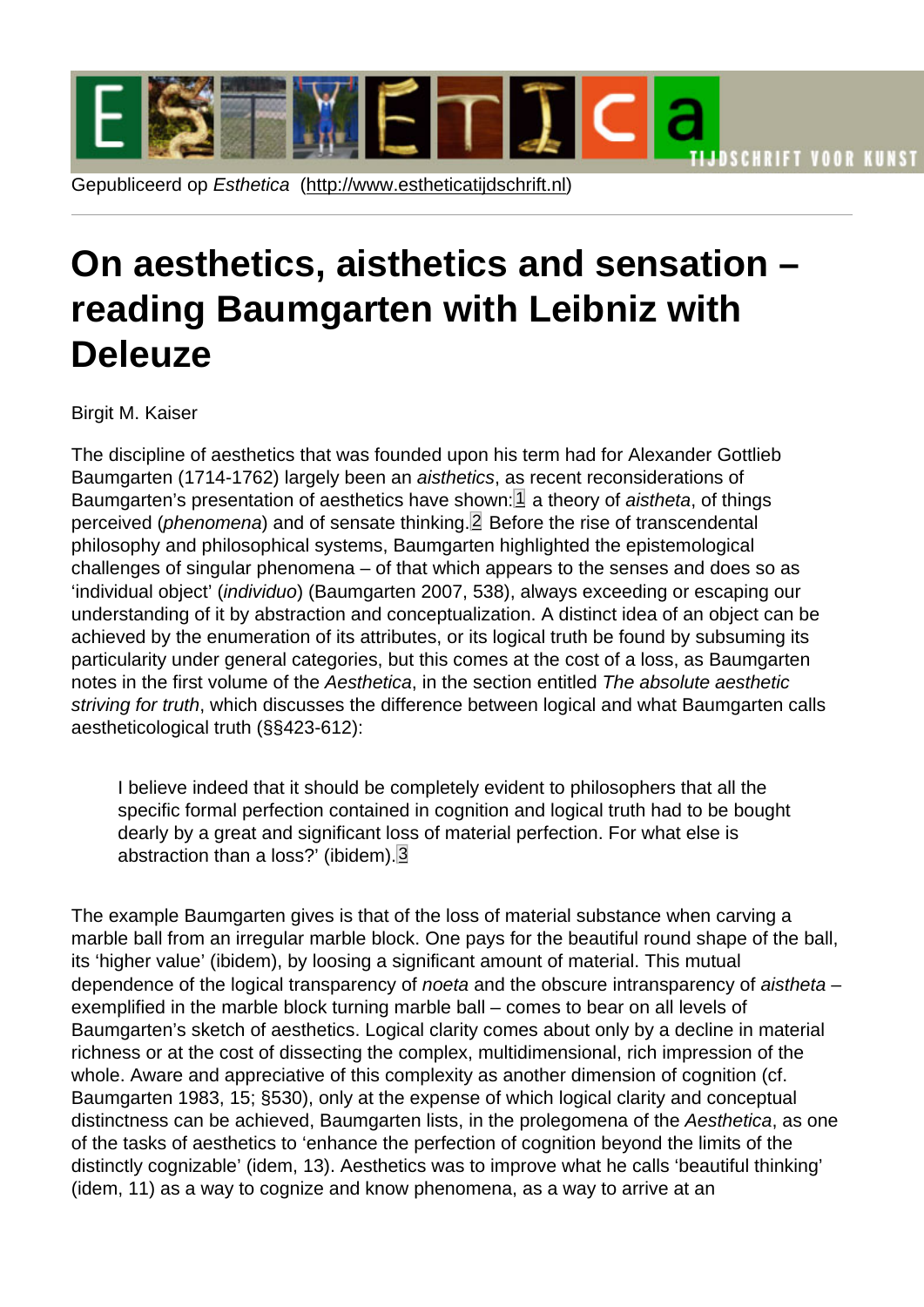<span id="page-1-0"></span>aestheticological truth that differs from 'that abstract truth about the most general things' (idem, 455). This was to be one of the four aspects of his new discipline, which §1 of the prolegomena lists as follows: '§1 AESTHETICS (as theory of the liberal arts, as gnoseology of the lower faculties, as the art of beautiful thinking, and as the art of thinking analogous to reason) is the science of sensate cognition' (idem, 11).<sup>[4]</sup>

This double – if not quadruple – agenda of Baumgarten's project has lead to much confusion and, up to the recent reappearance of Baumgarten on the radar of aesthetic theories, to the general reading of him as a mere precursor of Kant and as superseded by the latter. At the opening of the Critique of Pure Reason, Kant himself had praised Baumgarten as 'an eminent analyst' (Kant 1990, 22), but dismissed his project of making aesthetics a science, of making aistheta analysable, because it was, according to Kant, erroneously based on merely empirical sources. Baumgarten did indeed want to consider aistheta and sensitive cognition as objects of philosophical scrutiny, analogous to the actions of reason. As Christoph Menke's recent account of Baumgarten's aesthetics notes, it claimed that sensibility, phenomena and sensitive cognition can be philosophically analyzed (2008, 26), and Baumgarten pointed in two main directions in which such a project would need to be undertaken. On the one hand, as we saw in §1 above, aesthetics was to be theoria liberalium artium and ars pulcre cogitandi and consider the ways in which the material richness and the singular phenomena of art – as noted in the example of the marble block – can be assessed by sensate thinking. On the other hand, aesthetics was to be gnoseologia inferior and ars analogi rationis and provide the analysis of (what Christian Wolff had called) the lower faculties and their representations below the threshold of distinctness and consciousness.<sup>[5]</sup> Their operations should be analyzed as analogous to those of reason.

One of the difficulties, which the reception has had with Baumgarten, resides in this claim of analogy. Kant had understood it as 'subjecting the criticism of the beautiful to principles of reason' (Kant 1990, 22), and hence judged the project of the Aesthetica to be hopeless, since it committed the category error of applying the rules of reason to merely empirical data. But Baumgarten argued not so much for an application of the rules of one realm to another. He rather, as I hope to make evident by tracing his indebtedness to Leibniz' notion of small perceptions, considered sensibility and reason to be continuous, yet different dimensions of cognition, that operate (and can be analyzed) analogous to each other, without forfeiting neither their difference, nor their analogous importance in thinking. The assertion of continuity between confused and distinct ideas, between perceptions and apperceptions, allows us to see that Kant's contention of a category error might not be just. **6** But Kant was right that it is difficult to reconcile the assertion of continuity with the task of an ars analogi rationis, as the coupling of continuity and analogy (hence a difference) does indeed have paradoxical implications: On the one hand, aesthetics as the study of sensate cognition treats an analogous, specific and different, kind of thinking, other than distinct ideas and conceptual thinking. It accounts for 'the sense of the whole' (Barnouw 1995, 31). On the other hand, its 'confused' mode and pregnancy (Vielsagendheit) (Baumgarten 1983, 9) – which precisely vouches for the sense of the whole – is understood as continuous with distinct ideas, which could be abstracted from this whole. How can it be continuous (as gnoseologia inferior and ars analogi rationis claim), and different (for which an ars pulcre cogitandi is needed)?

In what follows, I attempt to unravel this paradoxical analogy of logic and aesthetic thinking, by focusing on the second couple in the two-fold aesthetics of Baumgarten – gnoseologia inferior and ars analogi rationis – and by way of connecting Baumgarten to his own precursor Leibniz. When we read Leibniz in turn through the lens of Gilles Deleuze's proposition of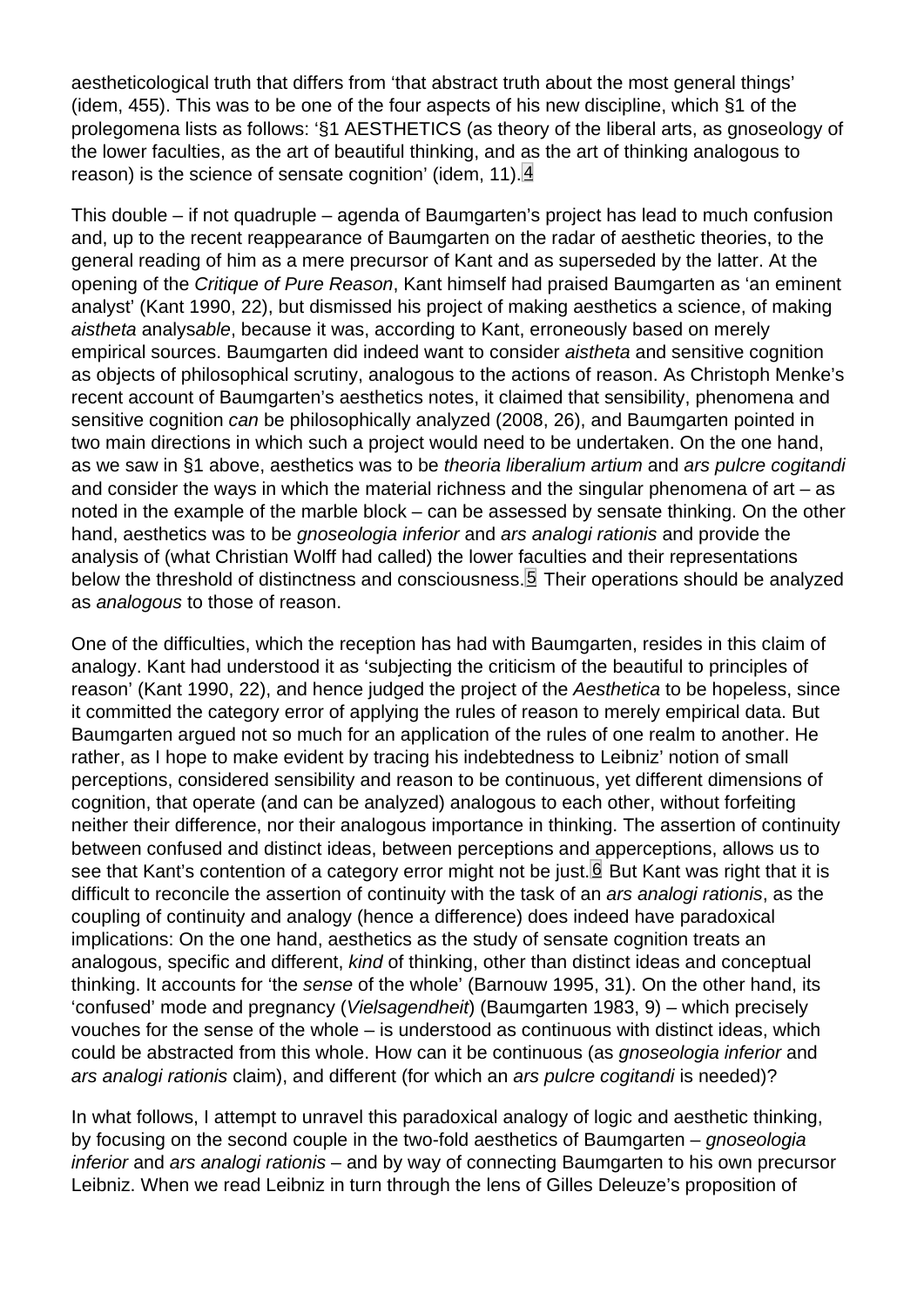<span id="page-2-0"></span>Leibniz as a thinker of the Baroque fold, it becomes evident that Baumgarten and Leibniz share the assumption of a continuity, yet difference between sensibility and reason. On the basis of Leibniz' small perceptions, Baumgarten develops aesthetics as the analysis and practice of a specific and analogous form of cognition that operates on the basis of 'confused' ideas and inexplicitness. While it works differently from the 'distinct clarity' of conceptuallogical thinking, it is a mode of thinking that can be, and has to be, operated with.

Echoing Kant's charge of applying the rules of one realm to another for which they are not operative, receptions of Baumgarten's aesthetics have generally seen his main goal to have been the emancipation of sensibility, to rescue sensate cognition from its expulsion from thinking by a too narrowly framed philosophy (cf. Naumann-Beyer; Ritter 1971, 556f). The idea of emancipation repeats – although perhaps affirmatively – the assumption that Baumgarten treated the two as separate realms, and that he wished to correct their hierarchical relation and 'integrate aesthetics into the realm of rational thought' (L. Haverkamp 2010, 64). <sup>[2]</sup> By tracing Baumgarten's notion of sensate thinking, we will see, however, that instead of striving to merely rehabilitate what he called the lower faculties and their potential for thinking, it is the very relation between sensibility and reason, sensation and thinking that is questioned in the Aesthetica. In distinction to Wolff's pejorative treatment of the lower faculties as unruly, unenlightened, and of no epistemological relevance, Baumgarten argued for their careful analysis and sketched a science and art of the aisthetic that claims the epistemological relevance and force of sensate perception and cognition. In the philosophical weekly Philosophische Briefe von Aletheophilus, which Baumgarten published throughout 1741 and which were his only texts written and published in German, the letters' fictive author Aletheophilus laments the reductive equation of philosophy with logic. The second letter notes that although philosophy is to be the science of the enhancement of thinking (Erkenntnis), its restriction to logic seems unjustified, since logic 'only critiques (habe zu ihrem Vorwurf) the understanding in the narrow sense and reason […,] but we possess far more faculties of the soul, which serve thinking than those attributed solely to the understanding or reason' (Baumgarten 1983, 69). It thus appears, the letter continues, that 'logic promises more than it keeps, when it claims to improve our thinking (Erkenntnis) as such, and in the end only attends to distinct comprehension (Einsicht) […]' (ibidem). In order to account for a wider approach of faculties, the friend of truth Aletheophilus directs the reader's attention to a work by a supposedly unknown author (Baumgarten himself), whose project is said to stand in line with that of the 'baron Leibniz, whose comprehensive and thorough insight I have always admired the most' (idem, 68). Both Leibniz and Baumgarten, the letter suggests, welcome the revision of a too narrowly conceived philosophy, and wish to broaden it by considering other forms of thinking than only those we could call 'distinct'. The letter notes that, consequentially, Baumgarten imagines logic in the narrow sense to be

a science of the cognition (Erkenntnis) of reason or of distinct comprehension, and reserves the laws of sensate and vivid thinking, even if it should not rise to distinctness, in its most precise sense, for a different science. This latter he names aesthetics […]. The author divides this science of the enhancement of sensate cognition into the arts that attend to cognition itself and those that attend mainly to vivid presentation (idem, 69).<sup>8</sup>

Such a project questioned ultimately the scholastic and rationalist philosophical frames of reference (cf. Solms 1990, 25). Baumgarten leaned in such a revision on Leibniz and drew support in particular from the latter's work on perception.<sup>[9]</sup> Beyond the verbal reverence paid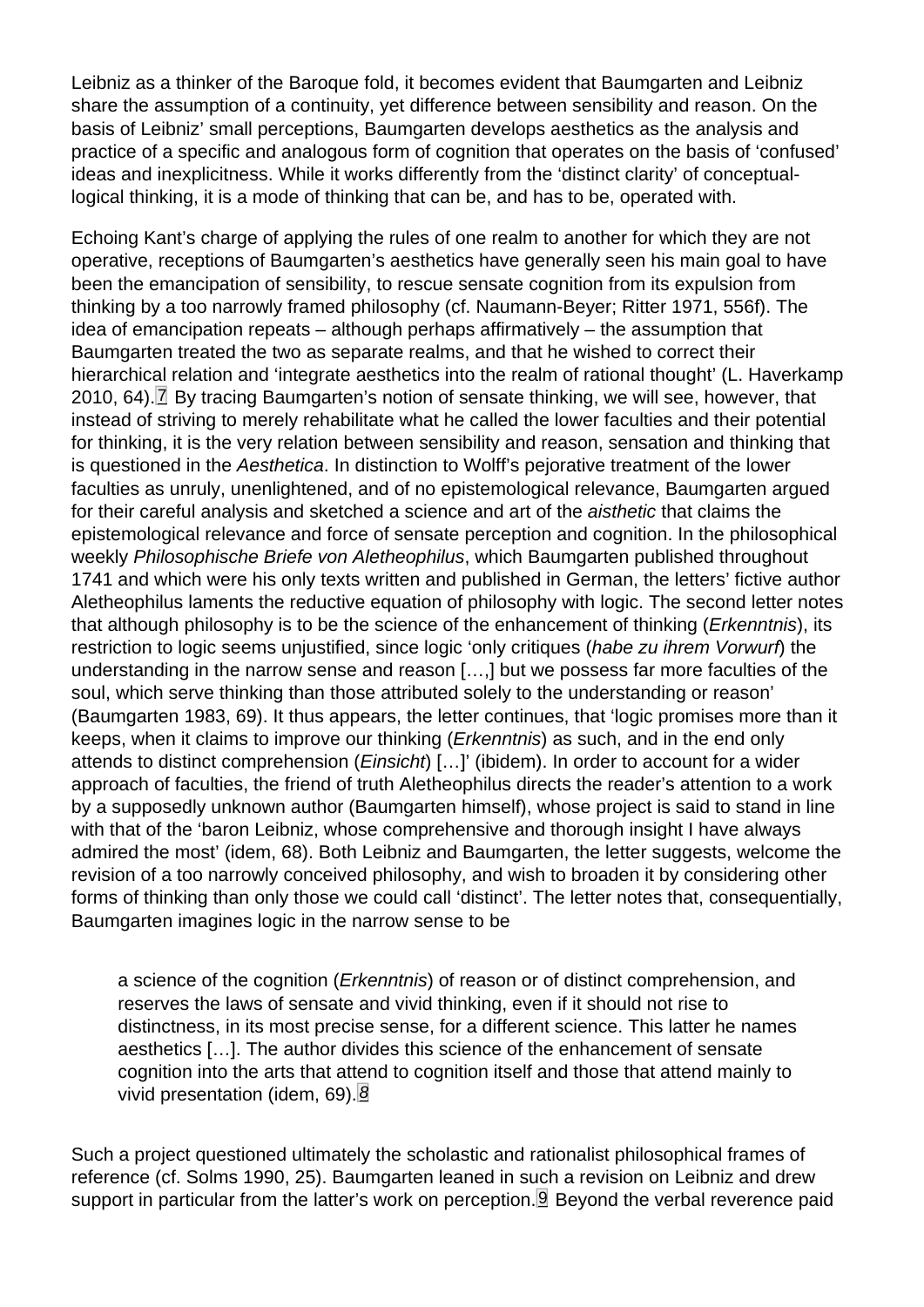<span id="page-3-0"></span>to the baron Leibniz in the letters, we find this crucially at work throughout the Aesthetica, and in what follows I would like to pursue their correspondences in revising the narrow frames of cognition as conceptual thinking and the formation of 'distinct' ideas.

At the beginning of the Aesthetica, after the initial definition of aesthetics as scientia cognitionis sensitivae (§1), Baumgarten refutes several potential charges against such a new science. One of these refutations reads as follows:

§7 Confusion is the mother of errors. My response: a) But it is an indispensable prerequisite for the discovery of truth, since nature does not leap from darkness into the clarity of thinking. From night only twilight leads to noon. b) For this reason one has to see to confusion so that no errors arise from it, as they do plentifully and in abundance with those who do not attend to it. c) This does not recommend confusion, but improve cognition in general, insofar as something of confusion is necessarily admixed to it (Baumgarten 2007, 15).

What Baumgarten here calls confusion refers to the realm of 'confused' ideas. Descartes had introduced it as one among his fourfold categorization of ideas as 'obscure', 'confused', 'clear', and 'distinct' ideas. This categorization was taken up, but also significantly modified by Leibniz, and later again by Wolff. Descartes had requested clarity and distinctness of ideas in order for them to be true. As long as there is 'something confused and obscure about them', they contain some falsity, 'because in this they participate in nothing' (Descartes 1994, 59). Descartes' influential identification of rational thought with clarity and distinctness and of sensation with confusion and nothingness provoked Leibniz to revise this categorization and to claim not only the positive status of 'confusion' and 'obscurity', but also a continuation between the different kinds of ideas. In his Meditations on Knowledge, Truth, and Ideas of 1684, Leibniz notes that an idea is 'obscure' if it 'does not suffice for recognizing the thing represented' (Leibniz 1956, 448), and it is 'clear' 'when it makes it possible for me to recognize the thing represented' (idem, 449). Obscure ideas do neither allow the recollection of an object, nor its recognition as something that I have seen or known before. An obscure idea of something does not permit to relate the object to anything else; while clear ideas allow the recognition of an object. However, as such, and herein lies Leibniz' important revision, clarity pertains to both 'confused' and 'distinct' ideas. 'Clear knowledge, in turn,' Leibniz continues, 'is either confused or distinct' (ibidem). Our ideas are clear-confused (or short: confused), if we (re)cognize or know something, but are unable to enumerate the differences or marks of this object in respect to others. 'Thus we know colors, odors, flavors, and other particular objects of the senses clearly enough and discern them from each other but only by the simple evidence of the senses and not by marks that can be expressed'. (ibidem) On the contrary, ideas are clear-distinct (or short: distinct), if we know something and such an enumeration is possible.  $10$  Baumgarten summarizes this succinctly in §510 of his Metaphysica (1739) (cf. Baumgarten 1983, 5) and concludes: '§512 We can understand why I perceive some things obscurely, others clearly, yet others distinctly from the position of my body in this universe, which means: My representations depend on my body's position in this universe'. (ibidem) In addition to this affirmation of the body's implication in thinking, the crucial point for Baumgarten's sketch of aesthetics as ars analogi rationis is that the different kinds of ideas are not opposed to or severed from each other. As Leibniz demonstrates – and as Deleuze has made apparent and accessible in The Fold. Leibniz and the Baroque – they are part of a continuum and a continuous transformation from the perception of confused wholes to the enumeration of more distinct, but fewer marks. In delineation from the Cartesian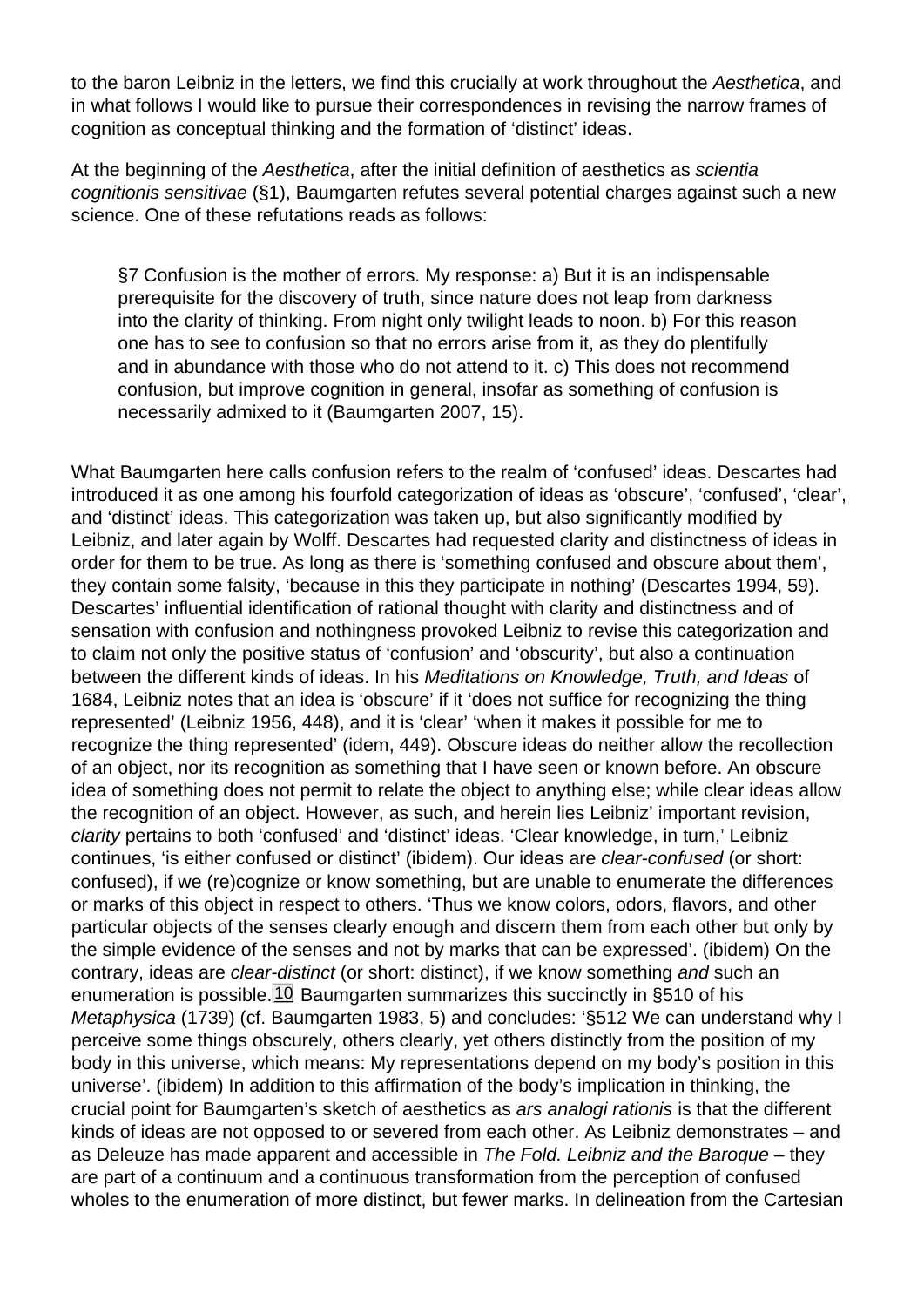distinction of two separate realms – that of reason, the mind and thinking, and that of sensation, the senses and the passions – Leibniz speaks of perception and apperception and intertwines the two already on a terminological level. The beginning of §14 of the Monadology states:

The passing condition, which involves [enveloppe] and represents a multiplicity in the unit or in the simple substance, is nothing but what is called Perception, which is to be distinguished from Apperception or Consciousness […] In this matter the Cartesian view is extremely defective, for it treats as non-existent those perceptions of which we are not consciously aware (Leibniz 1965, 224).

Every apperception, or clear-distinct idea, is the conscious enumeration of an object's marks. These marks can, however, again be differentiated into an infinite number of confused ideas so that 'no concept is ever wholly free of a residual confusion from its sensuous origin' (Barnouw 1995, 31). The status of such an 'origin', or – as I said above – the status of the emancipation of sensation in Baumgarten is the crucial question at stake and amounts to the question of the relation between perception and apperception, or between sensibility and reason. Whereas Descartes (or Cartesianism) had posited this relation as one of opposition and hierarchy – and Christian Wolff was to follow Descartes in this – Leibniz, and after him Baumgarten, argued for their relation as one of endless folding. As Deleuze notes, Leibniz counters Descartes' supposition of separable minima with his notion of the fold. Understanding matter as 'an infinitely porous, spongy, or cavernous texture without emptiness, caverns endlessly contained in other caverns' (Deleuze 1993, 5), Leibniz could argue that the distinction between parts (difference) does not entail their separation. For Leibniz, 'no matter how small, each body contains a world pierced with irregular passages, surrounded and penetrated by an increasingly vaporous fluid, the totality of the universe resembling a 'pond of matter in which there exist different flows and waves' (ibidem). Contrary to the atomistic conception of separate entities, Leibniz affirms elasticity and continuation, and Deleuze quotes him as follows: 'The division of the continuous must not be taken as of sand dividing into grains, but as that of a sheet of paper or of a tunic in folds, in such a way that an infinite number of folds can be produced, some smaller than others, but without the body ever dissolving into points or minima' (ibidem). What is phrased here as an elasticity of bodies which have degrees of hardness and degrees of fluidity, Leibniz also thinks – necessarily so, to make the fold plausible – on the level of minute perceptions and apperceptions. The passing condition, as we heard above, involves (enveloppe) a multiplicity, which as small perceptions remain unnoticed, but from among whose multiplicity can also surge a noticed apperception – thought according to the logic of folding: 'A fold is always folded within a fold, like a cavern in a cavern' (ibidem).

In order to see the significant points of Baumgarten's indebtedness to Leibniz, Deleuze's consideration of the Leibnizian fold is crucial. Let us then – in order to unravel the 'confusion' of which §7 of the Aesthetica speaks – look at what Leibniz calls minute or small perceptions. If we follow Deleuze, for Leibniz these small perceptions are

[...] minute, obscure, confused perceptions that make up our macroperceptions, our conscious, clear, and distinct apperceptions. Had it failed to bring together an infinite sum of minute perceptions that destabilize the preceding macroperception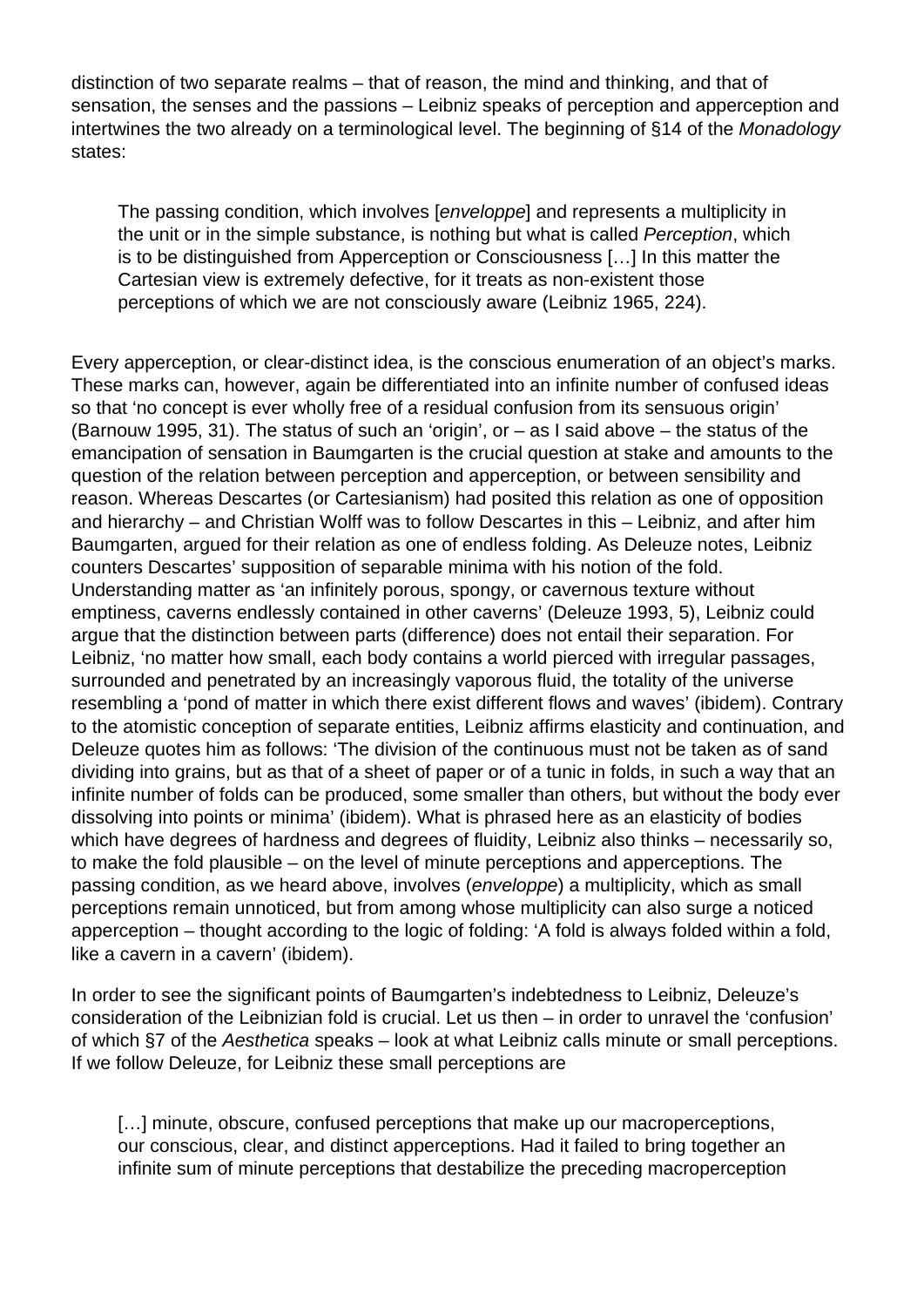while preparing the following one, a conscious perception would never happen. How could a pain follow a pleasure if a thousand tiny pains or, rather, half-pains were not already dispersed in pleasure, which will then be united in conscious pain? (idem, 86).

The generation of a conscious perception, or apperception, is prepared by a myriad of small and smallest perceptions, which also means that we find a permanent swarming of (unconscious, 'confused') small perceptions throughout every (conscious, 'distinct') apperception. Based on the affirmation of folds and of matter as folded, the relation of confusion and distinction is of a very specific kind: it is a continuous relation, which by means of permanent transformation differentiates perceptions and apperception, a differentiation that occurs or surfaces at and as a threshold. For Leibniz, Deleuze notes, '[a]ll consciousness is a matter of threshold' (idem, 88), the threshold of the excitement of attention, and for Baumgarten, as noted earlier, cognitio sensitiva concerns the 'totality of representations that remain below the threshold of distinctness' (Baumgarten 2007, 21). This does not imply that by crossing the threshold confused perceptions become cognizable or conceptual. This were only possible if their relation was one of individual parts to a whole; then, the small(est) perceptions could add up and become conceptual and cognizable parts of a (whole) distinct idea. And then we could speak of an emancipation of the senses, or charge Baumgarten with applying the rules of reason to the merely empirical. As it is, however, for Leibniz '[i]nconspicuous perceptions are [..] not parts of conscious perception, but requisites or genetic elements, 'differentials of consciousness'' (Deleuze 1993, 89). The transformation occurring at the threshold implies that once an apperception forms itself, once its requisites are cognized, they have already become distinct apperception, and are no longer inconspicuous perceptions. It is, as Baumgarten noted already in the Metaphysica, a question of the dark ground of the soul and its import on our thinking. 'There are dark perceptions in the soul (§510). Their totality is called the soul's ground (fundus animae)'. (Baumgarten 1983, 4; cf. Adler 1988) Against the dark ground, the light of distinctness can be seen. As such, the minute perceptions are of import: to the light (Leibniz), and – in so far as a specific clarity pertains to them – analyzable as analogous form of thinking (Baumgarten).

In the above quote from the Monadology, Leibniz notes – in passings – the crucial aspects of said transformation, when he describes perception as '[t]he passing condition, which involves [ enveloppe] and represents a multiplicity in the unit or in the simple substance' (Leibniz 1965, 224). If the problem is one of transformation at a threshold, the question is how the couple multiplicity-unit that Leibniz works with differs from the relation of parts and whole. The simple substance, which envelops a multiplicity is the monad (cf. §1, §6, §7). The question Leibniz poses then is, how, if monads are simple, and can neither be made nor undone, neither begin nor end, change can occur. His answer is that the potential for change has to lie in inner operations. Since no outer influence can enter the monad, the simple has to be endowed with an internal complexity (detail (§12)) that permits it to change, an internal condition that allows for transformation. Leibniz calls this also the monad's passing condition (*l'état passager*), which the subsequent paragraph unravels as 'the activity of the internal principle which produces change or passage from one perception to another may be called Appetition' (Leibniz 1965, 226). Appetition as the activity of the internal principal is not a question of conscious reflection or logical reasoning, but rather one of attention: Attention as a striving, a being drawn toward, according to the disposition of one's body in the universe, we might add with Baumgarten.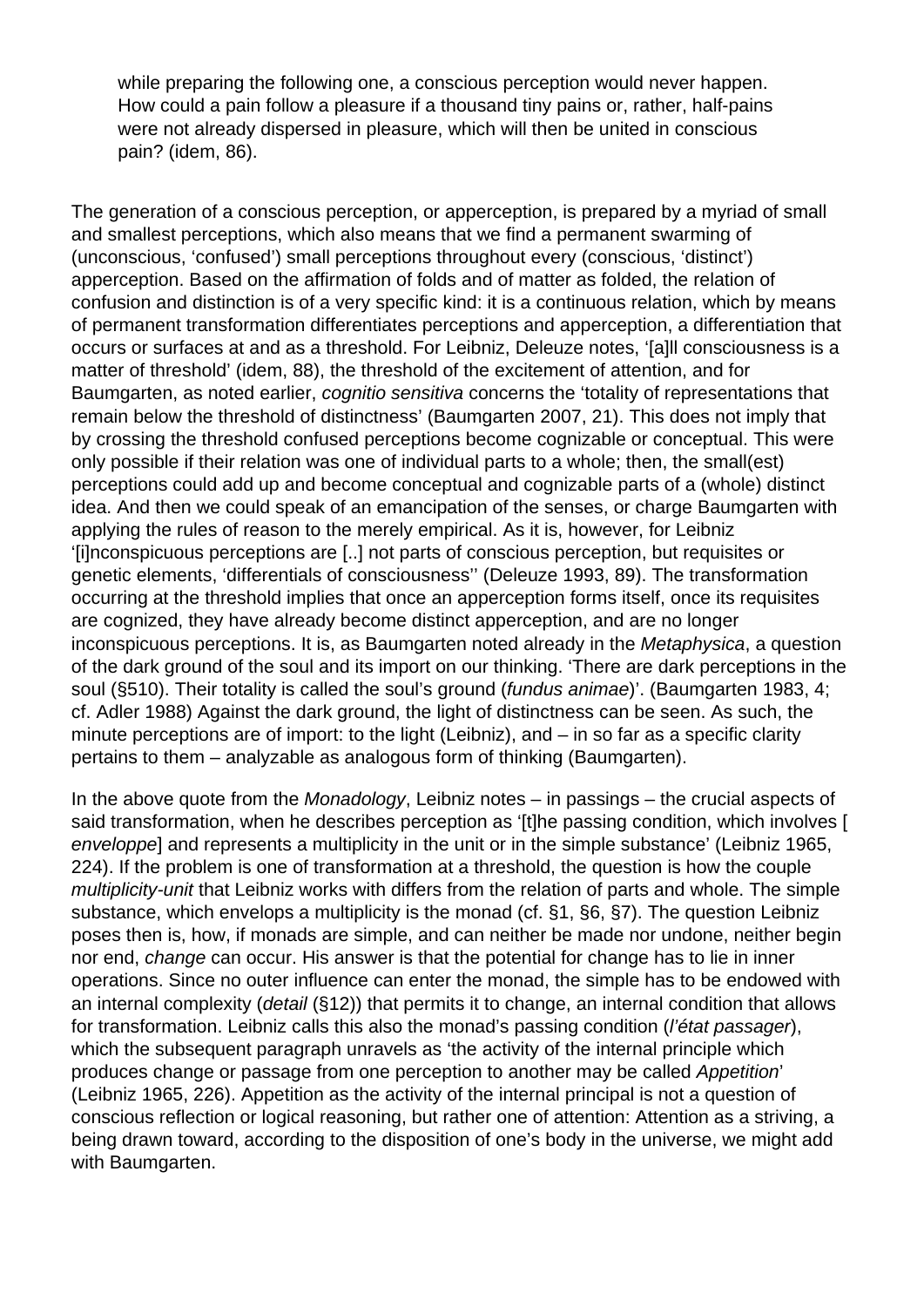Leibniz notes this as the significant difference between confused and distinct ideas:

[i]t does not cease to be true that at bottom confused thoughts are nothing else than a multitude of thoughts which are in themselves like the distinct, but which are so small that each separately does not excite our attention and cause itself to be distinguished. We can even say that there is all at once a virtually infinite number of them contained in our sensations. It is in this that the great difference between confused and distinct thought really consists. (Leibniz 1976, 574f, cited in Barnouw 1995, 32)

The moment our attention is excited, the small perceptions cause themselves to be distinguished. As part of this moment of excitement of attention, the passing condition, which Leibniz called perception in §14 of the Monadology, becomes evident as peculiarly passivelyactive, or actively-passive condition. It is the 'activity of the inner principle', rather than that of any conscious mind. It is a quasi-automatism that Deleuze calls 'the psychic mechanism of perception' (Deleuze 1993, 90), and by means of this 'mechanism' the transition between confused and distinct ideas occurs as the excitement of attention. It is, thus, not the activity of the mind that cause an apperception to emerge, or that select and integrate small perceptions into apperception, although we might be used to such 'cerebral' ways of phrasing this transition. Both Leibniz and Baumgarten stress – as we saw for Baumgarten already – the corporeality of this excitement. Like Baumgarten after him, Leibniz explicitly links the small perceptions to impressions, which the body receives. In §33 of the Discourse on Metaphysics, Leibniz states that 'since all the bodies of the universe are in sympathy with each other, ours receives impressions from all the rest, and, though our senses are in response to all of them, it is impossible for our soul to pay attention to every particular impression' (Leibniz 1956, 501). Because of this impossibility, due to an infinity of impressions, perception is a passing condition – a time-space, which our body finds itself in, and in which attention causes only a fraction of them to surface. Baumgarten stresses this already in the Metaphysica, when he writes in opposition to Descartes, and in lineage with Leibniz:

I think my present condition (statum). Thus, I represent my present condition to myself, i.e. I have a sensation. The representations of my present condition or the sensations (appearances) are representations of the present condition of the world. Thus, my sensation becomes effective through my soul's representative force according to the position of my body. (Baumgarten 1983, 17)

The point here is not that these impressions on the body are immediately accessible or that they would in any way give immediate access to the senses. Rather, to the extent that they are represented, as Baumgarten emphasizes, they express 'a spirituality of the body' (Deleuze 2003, 41) or an incorporeality, a 'geistige Sinnlichkeit' (Groß 2001, 63). Instead of resulting from any linear progression – from perception to cognition to action – or from the additive accumulation of perceptions into a distinct idea, this incessantly changing condition operates on the condition of my body's position and the fact that '§510 I think some things distinctly, others confusedly' (Baumgarten 1983, 5). As Leibniz noted, *clarity* pertains to both of them, and on that basis Baumgarten proclaims the task of aesthetics to be not only the analysis of this analogy, but also the practice to operate with confused thinking, to train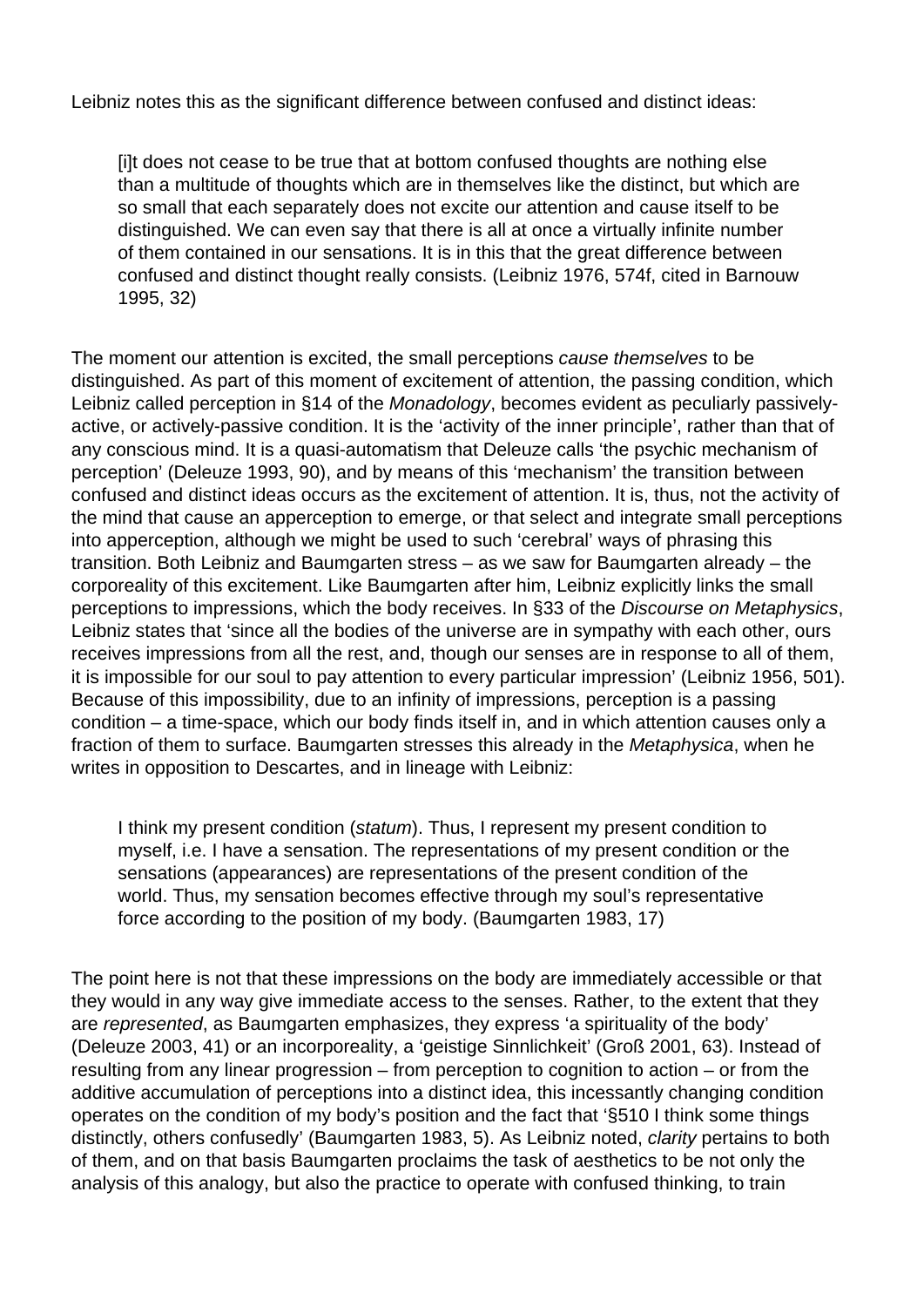The determination of the sensate as non-definable ('confused') clear cognition is only the starting point of aesthetics. In the aesthetic practices, this confused clarity of the sensate then has to be perfected in such a way that in apprehending the object it becomes capable of grasping the 'richness' of its 'individual' determinateness (Aesthetica §440) and its 'aesthetic truth' (§423). Precisely because the sensate is at the same time confused and clear, it is capable of what reason is not: to grasp the object as individual. (Menke 2008, 40)

Baumgarten could claim this specific quality of sensate thinking as analogous to rational, conceptual thinking – as different from reason, and yet in continuation with it and of import to it – and the specific task of aesthetics that resulted from this on the basis of his (ultimately Leibnizian) gnoseologia inferior, which does not give the privilege of agency, or activity, or synthesis to reason and consciousness. It is not consciousness that selects the perceptions, but – as we heard – consciousness itself 'is a matter of threshold' (Deleuze 1993, 88). The production of consciousness, of apperception is rather, according to Leibniz and Deleuze, performed by a differential relation (something like an auto-selection): 'Differential relations always select minute perceptions that play a role in each case, and bring to light or clarify the conscious perception that comes forth'. (idem, 90) We find an example for this in Leibniz' Discourse on Metaphysics (§33):

[...] our confused sensations result from a really infinite variety of perceptions. This is somewhat like the confused murmur heard by those who approach the seashore, which comes from the accumulation of innumerable breaking waves. For if out of several perceptions, which do not harmonize so as to make one, there is no single one which surpasses the others, and if these perceptions make impressions that are about equally strong and equally capable of holding the attention of the soul, it can perceive them only confusedly (Leibniz 1956, 501).

As long as none of the many small perceptions differ from each other, as long as none stands out from among the others, all are given equal (that is no) attention and are of equal effect or power. Their perception is confused. However, as soon as at least two waves are perceived as 'heterogeneous enough to become part of a relation that can allow the perception of a third, one that "excels" over the others and comes to consciousness' (Deleuze 1993, 88), the differential relation between them allows the third to pass the threshold of attention. The obscure, small perceptions cause themselves to be distinguished by way of such a differential relation, and bring forth a distinct apperception. As was said earlier, in the process small or inconspicuous perceptions do not become visible (or audible). What becomes visible (or audible) is already an apperception. But they are also not nothing. Rather, they constitute 'the obscure dust of the world, the dark depths [fond] every monad contains' (idem, 90), or, as Baumgarten notes, they are 'an indispensable prerequisite' for the discovery of truth, since – and this returns us to §7 of the Aesthetica – 'nature does not leap from darkness into the clarity of thinking'. In explicit lineage with Leibniz, Baumgarten insists on the continuity of confusion and distinctness, sensibility and reason, and in his careful reading of the slight transitions of Baumgarten's definitions of aesthetics over the course of his work, Howard Caygill repeatedly emphasizes that throughout his work Baumgarten put particular stress on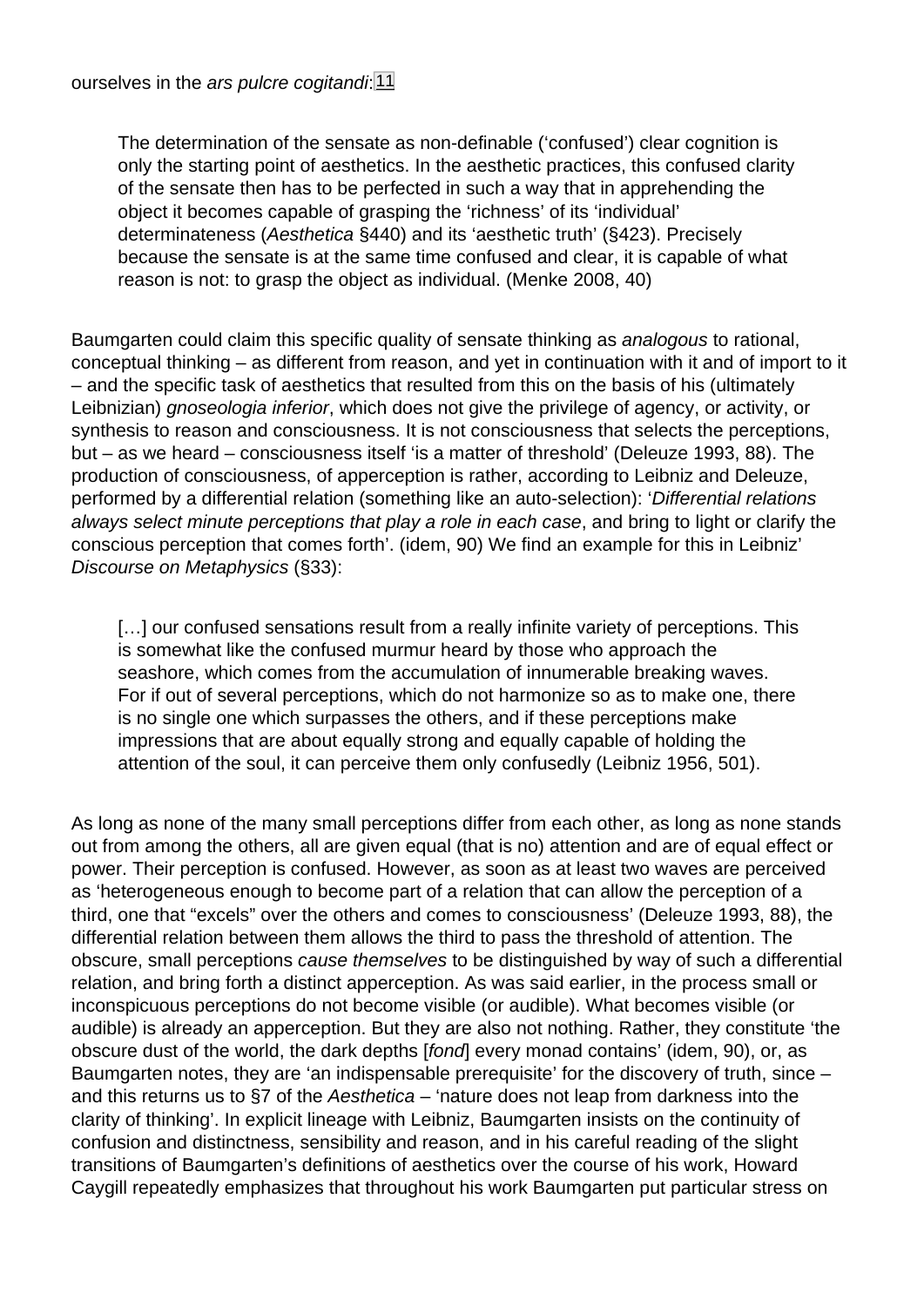continuity: 'The founding principle which Baumgarten elaborated between 1737 and 1750 was continuity – between sensibility and reason, intuition and concept, sensate and rational perfection' (Caygill 2001, 240). As Caygill also notes this principle of continuity was under permanent attack at the time from both Wolffians and pietists, the two major, fiercely opposed voices of the time (cf. also Groß 2001, 32ff). In his insistence on continuity, and the analogy between different, yet not separate modes of thinking, Baumgarten was 'rather Leibnizian then Wolffian (or Kantian)' (Caygill 2001, 239). Kant's aesthetics later resolves Baumgarten's difficult proposal and 'posits a transcendental difference between sensation and understanding in the first Critique' – even if only 'in order to bridge it in the third Critique under the guise of harmony between imagination and understanding' – but it 'marks the victory of those tendencies' (idem, 240). With Baumgarten and Leibniz, aesthetics and sensate thinking was to account rather for the irresolvable chiaroscuro in which we operate, both in art and in life. It was to account for the power and vivacity of this twilight, on whose ground things can be seen, and on the basis of which clarity can be wrung from darkness. And it affirmed, at the same time, that any distinct clarity will permanently flee and fade again.

Clarity emerges from obscurity by way of a genetic process, and so too clarity plunges into darkness, and continues to plunge deeper and deeper: it is natural chiaroscuro, a development out of obscurity, and it is more or less clear to the degree that sensibility reveals it as such (Deleuze 1993, 90).

If we read Baumgarten's twilight (aurora) as inferior and confused, yet as a crack of dawn that promises the sun's zenith and subscribes to its privilege or rule (cf. eg. Naumann-Beyer 2003, 554), we miss the complexity of Baumgarten's aesthetics. We might be tempted to do so by Baumgarten's own terminology, in which he follows Wolff: what aesthetics attends to are the facultates (cognoscitivas) inferiores (§2, §12) – the lower faculties. This is, however, as we saw, a merely terminological continuity with Wolff. The logic of his aesthetics Baumgarten takes from Leibniz, and elaborates on that basis the epistemological import and specificity of sensation. As Anselm Haverkamp suggests, Baumgarten's aesthetics implies 'no dawn of the senses, but a twilight of the senses before any history' (Haverkamp 2004, 111). Their perceptions are the passing condition, the giving – not the given – ground, the 'methodical, modeling, structuring ground (Grund-Lage), or more precisely: the underlying of ground ( Grund-Gelegtheit) of the senses for "sensate" perception' (idem, 103). In this sense Baumgarten speaks of a fundus animae, which is, according to Haverkamp, neither the origin, nor of lesser value than distinct ideas and conceptual thinking, but 'basic, the opposite of inferior […] the ground-laying structural moment' (idem, 101). On this very basis of a gnoseologia inferior, §7 of the Aesthetica holds – as we heard – that the task is to 'improve cognition in general, insofar as something of confusion in necessarily admixed to it'. Their 'conceptual irresolvability' (Solms 1990, 39) is no defect of small perceptions, as Wolff had it, but the engendering element of their representation, and the condition of any sensation of the whole. Were we to pursue the aesthetic project of Baumgarten (refracted through Leibniz (refracted through Deleuze)), we would draw aesthetics toward aisthetics – an account of thinking in a new, chiaroscuro, light.

Birgit M. Kaiser is Assistant Professor at the Department of Comparative Literature at Utrecht University.

B.M.Kaiser@uu.nl[1]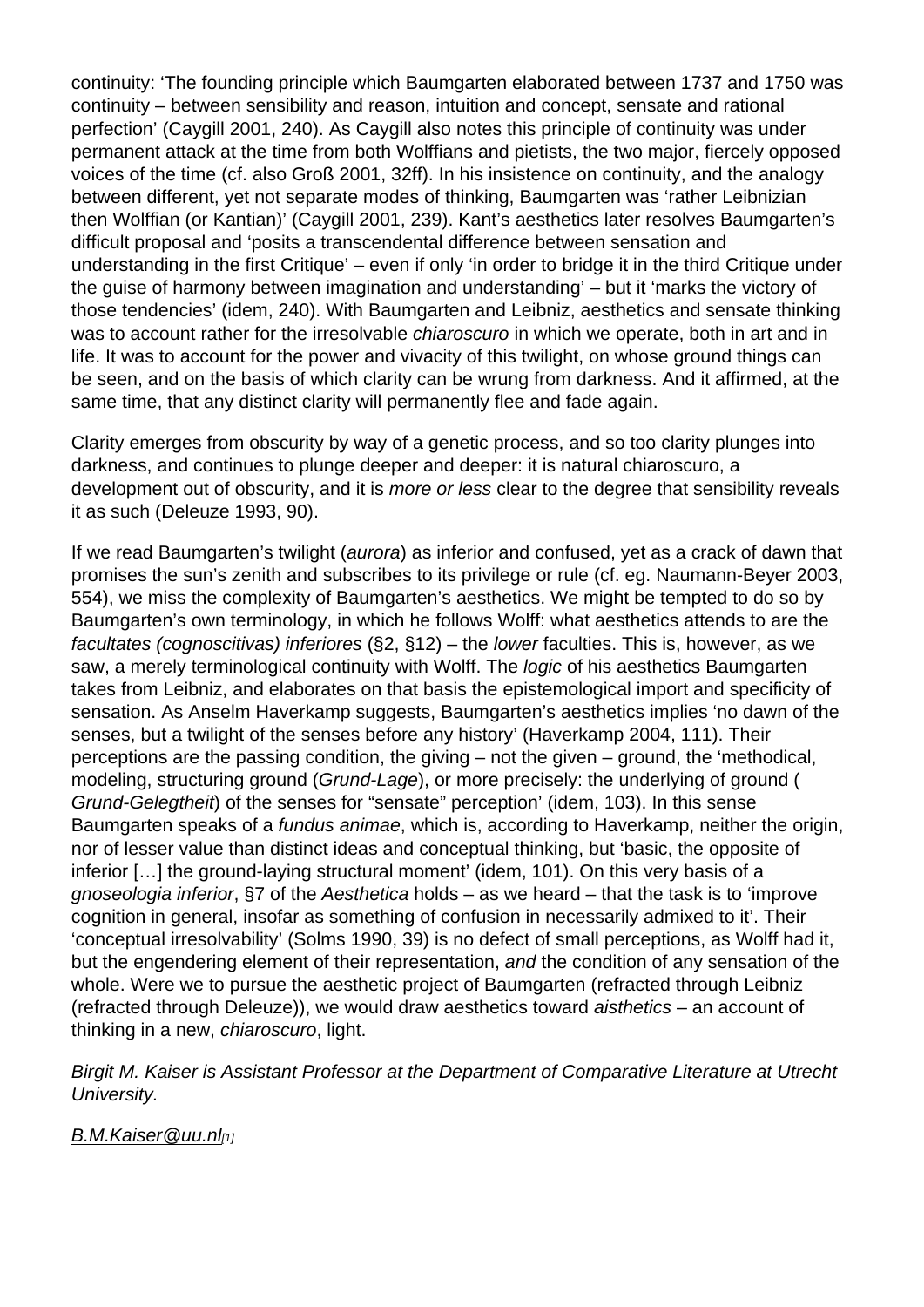## **Bibliography**

Adler, Hans (2002). 'Aesthetics and Aisthetics: The Iota Question', in: H. Adler (ed.). Aesthetics and Aisthetics New Perspectives and (Re)Discoveries. Oxford/New York: Peter Lang, 9-26.

Adler, Hans (1988). 'Fundus Animae – der Grund der Seele. Zur Gnoseologie des Dunklen in der Aufklärung' Deutsche Vierteljahresschrift für Literaturwissenschaft und Geistesgeschichte 2: 197-220.

Barck, K., D. Kliche, and J. Heininger (2000). 'Ästhetik/ästhetisch', in: K. Barck et. al. Ästhetische Grundbegriffe, vol. 1. Stuttgart: Metzler, 308-317.

Barnouw, Jeffrey (1995). 'The Cognitive Value of Confusion and Obscurity in the German Enlightenment: Leibniz, Baumgarten, Herder' in Studies in Eighteenth<sup>-</sup>Century Culture 24: 29-50.

Baumgarten, Alexander Gottlieb (2007). Ästhetik, ed. and trans. Dagmar Mirbach. Hamburg: Meiner.

Baumgarten, Alexander Gottlieb (1983). Texte zur Grundlegung der Ästhetik, ed. Hans Rudolf Schweizer. Hamburg: Meiner.

Baumgarten, Alexander Gottlieb (1954). Reflections on Poetry. Meditationes philosophicae de nonnullis ad poema pertinentibus, ed. and trans. Karl Aschenbrenner and William Holther. Berkeley: University of California Press.

Caygill, Howard (1995). A Kant Dictionary. Oxford: Blackwell.

Caygill, Howard (2001). 'Die Erfindung und Neuerfindung der Ästhetik' in Deutsche Zeitschrift für Philosophie 49: 233-241.

Deleuze, Gilles (2003). Francis Bacon. The Logic of Sensation. Minneapolis: University of Minnesota Press.

Deleuze, Gilles (1993). The Fold: Leibniz and the Baroque. Minneapolis: University of Minnesota Press.

Descartes, Réné (1994). Discours de la méthode/Discourse on the Method. A bilingual Edition , ed. and trans. by George Heffernan. Notre Dame: University of Notre Dame Press.

Groß, Steffen (2001). Felix Aestheticus. Die Ästhetik als Lehre vom Menschen. Zum 250. Jahrestag des Erscheinens von Alexander Gottlieb Baumgartens 'Aesthetica'. Würzburg: Königshausen und Neumann.

Haverkamp, Anselm (2004). 'Wie die Morgenröte zwischen Nacht und Tag. Alexander Gottlieb Baumgartens Begründung der Kulturwissenschaft', in A. Haverkamp. Latenzzeit. Wissen im Nachkrieg. Berlin: Kadmos, 91-119.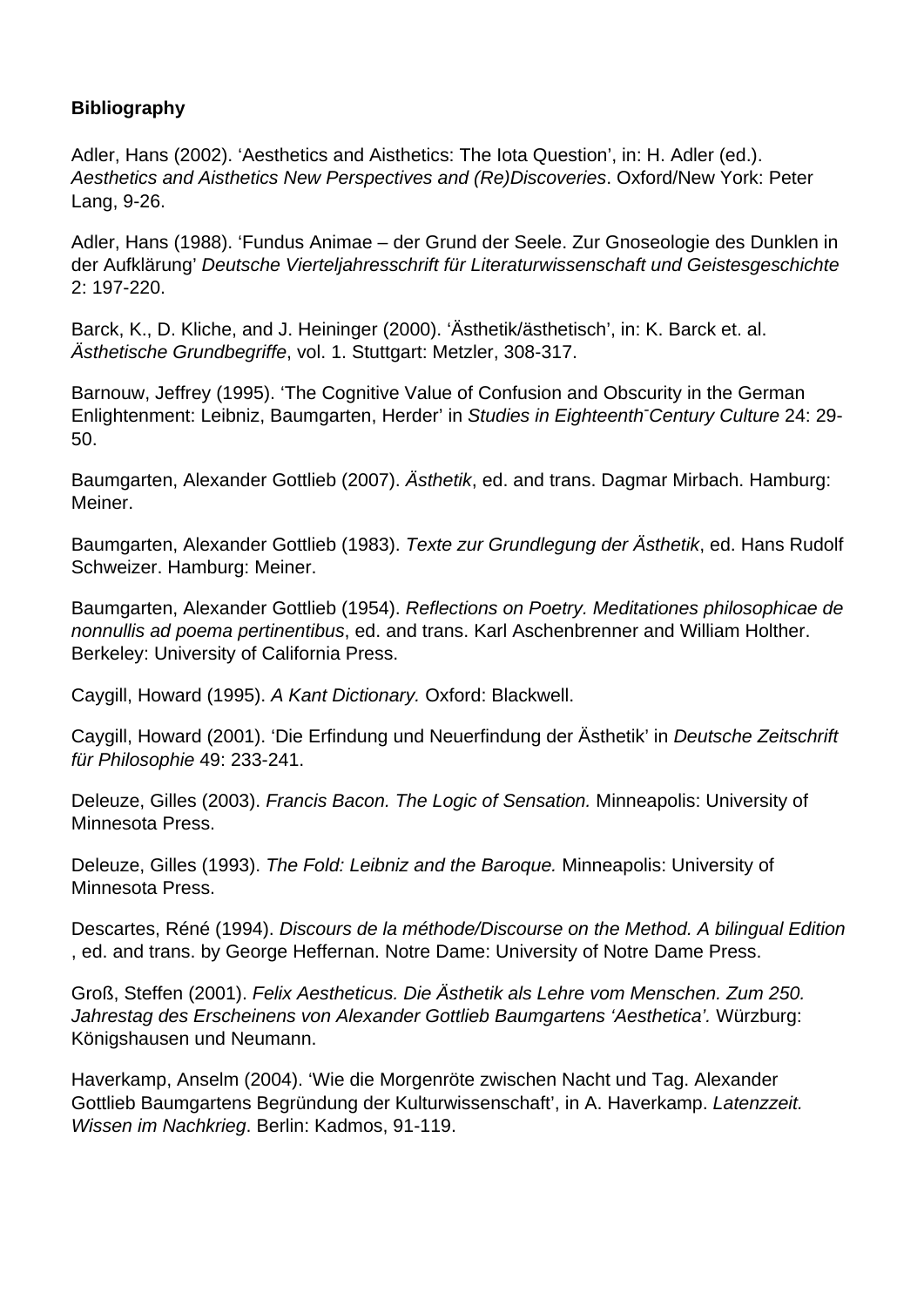Haverkamp, Leyla (2010). 'Analogon rationis': Baumgarten, Deleuze and the 'Becoming Girl' of Philosophy' in Deleuze Studies 4/1: 62-69.

Kant, Immanuel (1990). Critique of Pure Reason. New York: Prometheus Books.

Kaiser, Birgit M. (2010). 'Two Floors of Thinking: Deleuze's Aesthetics of Folds', in: S. van Tuinen and N. McDonnell (eds.). Deleuze and the Fold: A Critical Reader. London: Palgrave, 203-224.

Kaiser, Birgit M (2011). Figures of Simplicity. Sensation and Thinking in Kleist and Melville. Albany: SUNY Press.

Leibniz, Gottfried Wilhelm (1965). 'The Monadology', in: G.W. Leibniz. The Monadology and Other Philosophical Writings. Oxford: Prentice Hall.

Leibniz, Gottfried Wilhelm (1956) Philosophical Papers and Letters, vol. 1, ed. by Leroy E. Loemker. Chicago: Chicago University Press.

Linn, Marie-Luise (1967). 'A.G. Baumgartens 'Aesthetica' und die antike Rhetorik' Deutsche Vierteljahresschrift 41: 424-443.

Menke, Christoph (ed.) (2001). 'Zur Aktualität der Ästhetik von Alexander G. Baumgarten' in Zeitschrift für Philosophie, special issue 49/2.

Menke, Christoph (2008). Kraft. Ein Grundbegriff ästhetischer Anthropologie. Frankfurt: Suhrkamp.

Naumann-Beyer, Waltraud (2003). 'Sinnlichkeit', in: K. Barck et. al. Ästhetische Grundbegriffe, vol. 5. Stuttgart: Metzler, 534-577.

Ritter, Joachim (1971). 'Ästhetik' in Historisches Wörterbuch der Philosophie, vol. 1, 555-580.

Solms, Friedrich (1990). Disciplina aesthetica. Zur Frühgeschichte der ästhetischen Theorie bei Baumgarten und Herder. Stuttgart: Metzler.

1. The past decade has seen an increasing appreciation of Baumgarten's work, marked by the first full translation of the Aesthetica into German (Baumgarten 2007), the special issue of Deutsche Zeitschrift für Philosophie (49/2001) on the contemporary relevance of Baumgarten's thinking edited by Christoph Menke, but also Adler 2002; Caygill 2001; Groß 2001; A. Haverkamp 2004; L. Haverkamp 2010; Menke 2008; Solms [19](#page-0-0)90. In contrast to the concern of aesthetic theory – from Kant's transcendental aesthetics and aesthetics of judgment to Adorno's aesthetics of art – with the aesthetic object and its particularities, Baumgarten is reread from the vantage point of aesthetic perception (cf. Barck 2000, 313) and sensation as a mode of cognition (esp. Caygill and L. Haverkamp), which Baumgarten saw as a central concern of aesthetics.

3. All translations into English are my own. 3.

4. This first paragraph of the Aesthetica contains all four main directions of the discipline and as their Latin phrasing returns in this essay, the Latin original is helpful: "AESTHETICA (theoria liberalium artium,

<sup>2.</sup> Baumgarten's Latin term cognitio sensitiva is translated here according to context as "sensate cognition", "sensate thinking", or "sensate knowledge". Kant later explicitly distinguished between Erkenntnis (cognition as "objective perception" by means of intuitions and concepts), Denken (thinking as the unifications of representations in a consciousness), and Wissen (knowledge as the sufficiency of a judgement) (cf. Caygill [19](#page-0-0)95, 113). For Baumgarten, cognitio sensitiva addresses all three in as much as they pertain to the "totality of representations that remain below the threshold of distinctness" (Baumgarten 2007, 21).